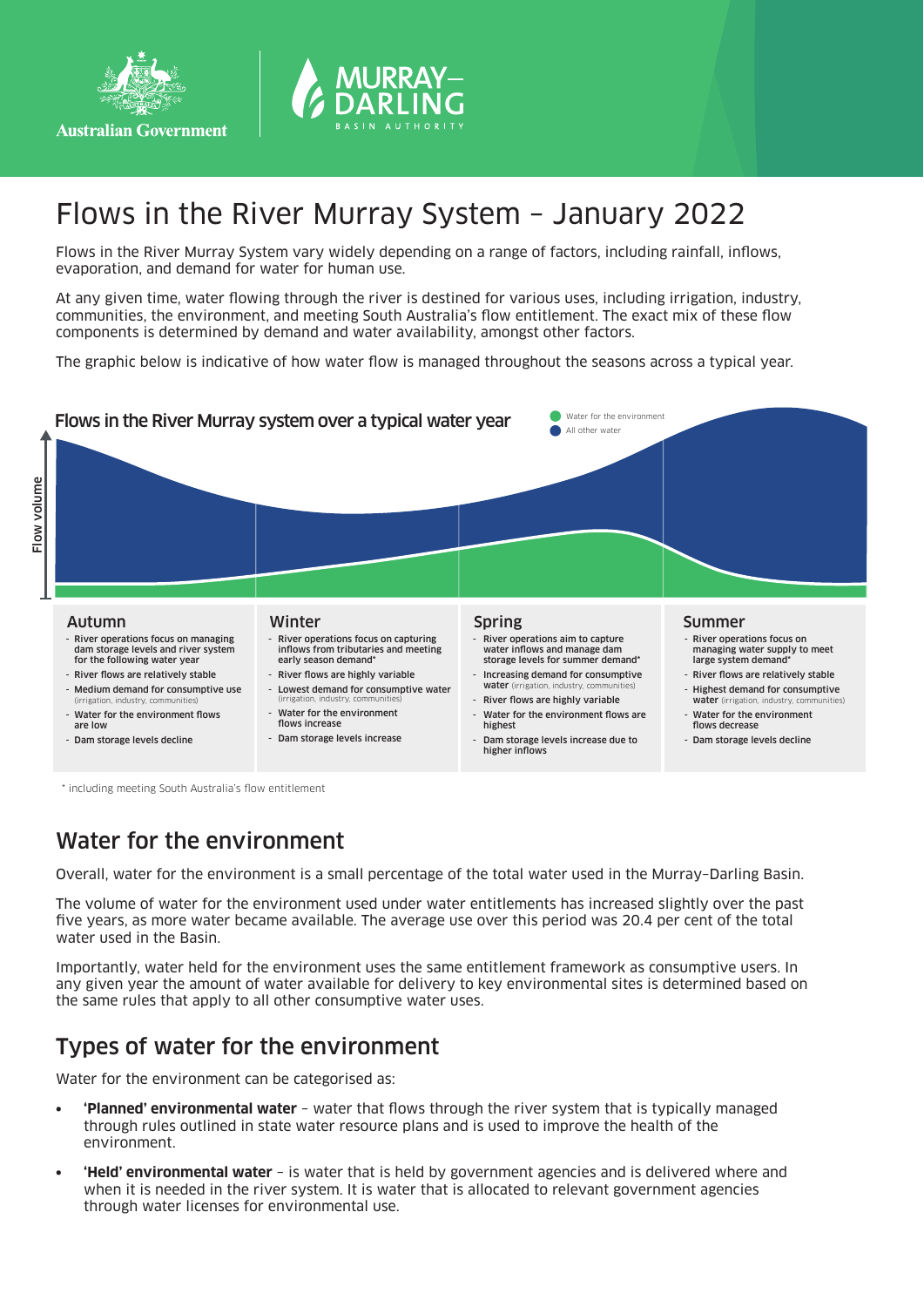#### Who holds and manages water for the environment

(based on the long term average diversion limit for entitlements held for the environment at June 2020)

| Water manager                             | % of total |
|-------------------------------------------|------------|
| • Commonwealth Environmental Water Holder | 66%        |
| $\bullet$ Jointly held                    | 23%        |
| Victoria                                  | 5%         |
| • New South Wales                         | 4%         |
| • South Australia                         | 2%         |

Source: Southern Connected Basin Environmental Watering Committee Annual Report



*Information in the figure above is for the month of January 2022 and may not include recent rainfall or delivery of water for the environment in the River Murray system. Information in this figure is an average estimate over the past month and formal accounts from Basin state governments may vary. Water for the environment in the figure above represents water that is held by environmental water holders, through entitlements. Other water that flows through the river can also achieve environmental outcomes.*

### River flow information

The January flow to South Australia comprised of water for South Australia's Entitlement, traded volumes, unregulated flow, and water for the environment. Water for the environment consisted of water released from Hume Dam, and water delivered from the Goulburn, Broken, Campaspe, and Loddon Rivers.

For the latest information on water for the environment see the River Murray weekly report.

### Intended environmental outcomes

Water for the environment takes time to move through the system. Water from past watering events is still moving through the River Murray as return flows. Environmental water holders can also use water for the environment by extracting allocations directly from the river. These allocations are often used for small-scale watering events rather than having water delivered from a storage.

- maintain barrage releases to support the upstream migration of native fish such as young-of-year congolli and common galaxias through the barrage fishways
- reduce salinity in the Coorong, supporting the Coorong food web including ruppia, estuarine fish and invertebrate.